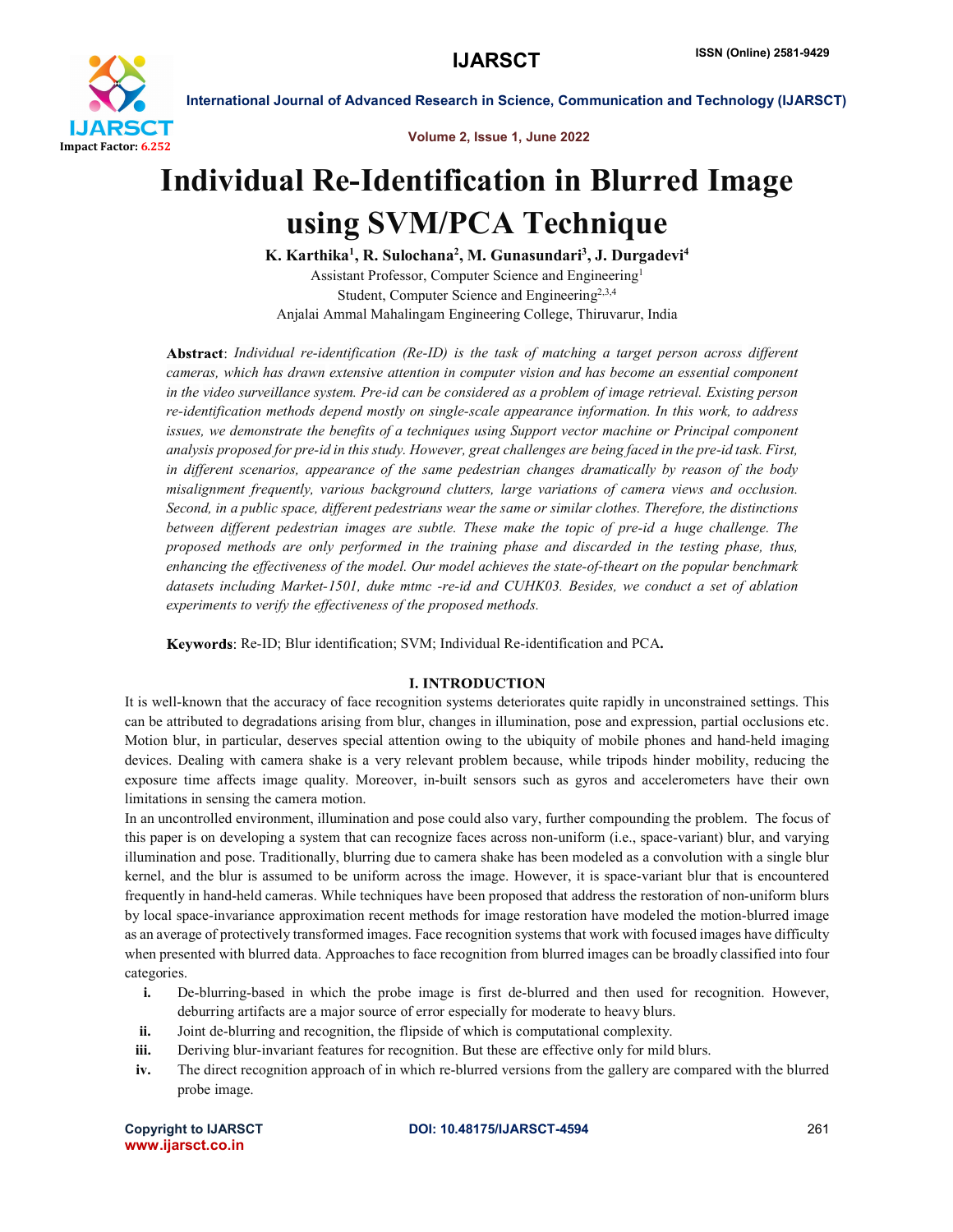

### Volume 2, Issue 1, June 2022

### **II. OVERVIEW**

In this proposed face recognition DBT that is robust to non-uniform i.e., space varying motion blur arising from relative motion between the camera and the subject. We will assume that only a single gallery image is available. The camera transformations can range from in-plane translations and rotations to out-of-plane translations, out-of-plane rotations and even general 6D motion. Observe that the blur on the faces can be significantly non-uniform. The simple yet restrictive convolution model fails to explain this blur and a space-varying formulation becomes necessary the area of face recognition is well developed using

- Support Vector Machine (SVM)
- Principle Component Analysis (PCA)

### **III. METHODOLOGY**

Unless otherwise specified, person Re-ID in this survey refers to the pedestrian retrieval problem across multiple surveillance cameras, from a computer vision perspective. Generally, building a person Re-ID system for a specific scenario requires five main steps:

- 1. Face Image Uploader
- 2. Face Blur Prober
- 3. Face Edge Detection Using Bi-Convex Set
- 4. Face Matching Prediction Using Dynamic Blur Transition.

### 3.1 Face Image Uploader

The face image up loader module has used to store the image in the database. It will help full to find the image in the future. This image has only uploaded by the admin only. He has only the full authority to use the system so he can only upload the image for the certain persons in the data base. Once if we enter the image, we can predict the image with the higher performance in the future. Those images are store in the database server so it will be in very secure format and as well the binary encrypted format so that the intruder should not change or modify the image in our system.

### 3.2 Face Blur Prober

This phase we have to load the image which of the image we have to predict in our data base. So, we have to upload the image and we find the image how it should be blurred value has occurred in the image. It will easy and reduce the probability our method to reduce the high complexity and other dimension to predict the possible images in our database images so it will give the flexibility to predict the image in our system.

### 3.3 Face Edge Detection Using Bi-Convex Set

This module has found out the edge in the blur corrected image. Here uploads the temporary save the image and predict the edge of the image it will be helpful to predict the image in the very clear and accuracy. It will reduce the conjunction of our system it will make a very fast to predict the image in our system. Edge finding is the important phase to predict the image. We are using the bi-convex set it is very clearly predicting the nearest value of the image edge and it make the outlier of the particular image.

### 3.4 Face Matching Prediction Using Dynamic Blur Transition

In this phase going to predict the image from the database according to the value of the blur value and edge of the image. This will calculate the same or nearby value in the database image and it will get and shown to the admin in a possible solution manner. It will nearly predict the high accuracy and high security and less time to retrieve the image here we are using the Dynamic Blur transition method it will predict every image blur in the data base and which of the image has possibly related and it will predict and suggest to the admin.

### **IV. ALGORITHM**

### 4.1 Support Vector Machines

SVM map data from an original space into a higher dimensional feature space using non-linear mapping. An original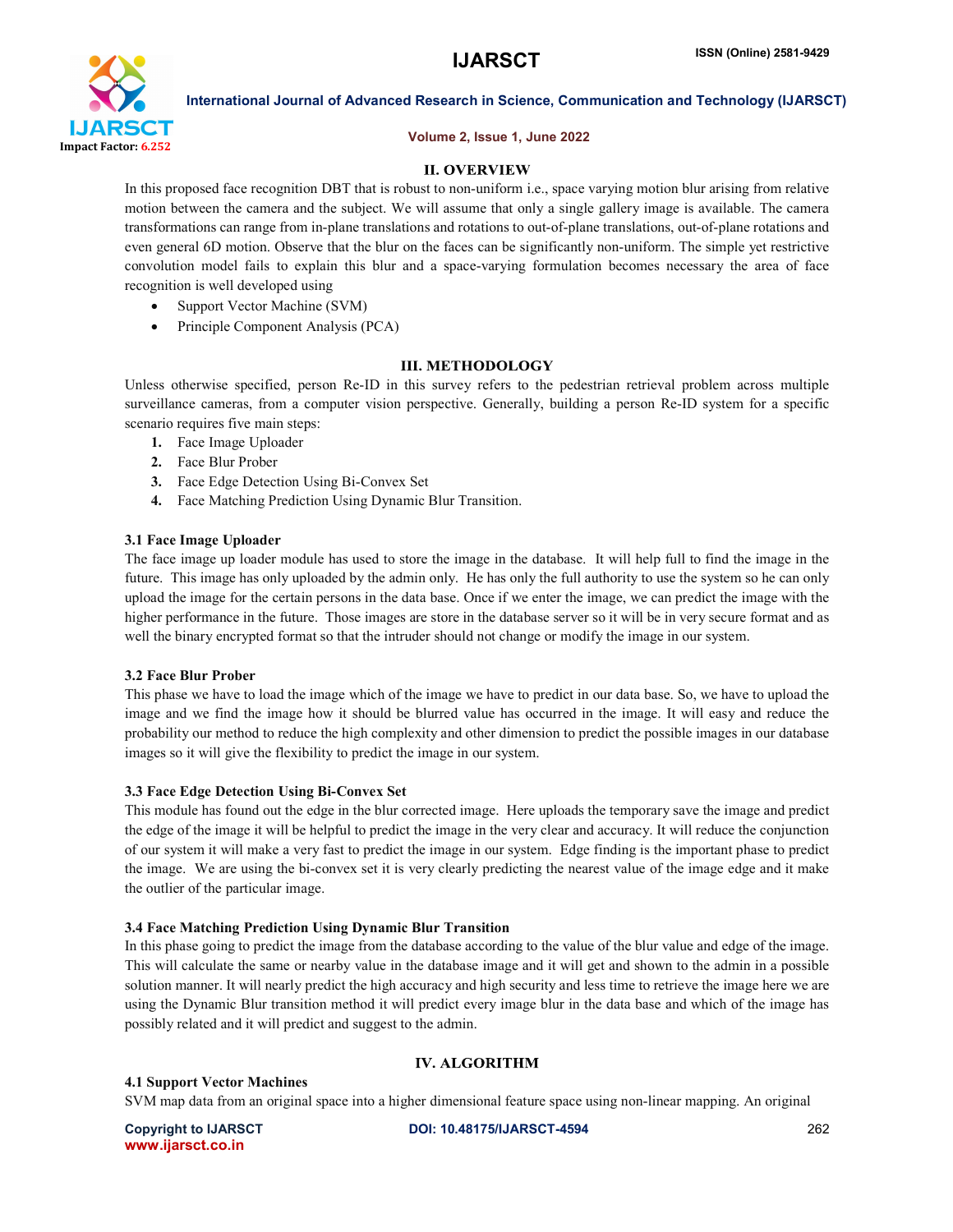

### Volume 2, Issue 1, June 2022

algorithm from the original space is used in the feature although the high-dimensional space increases the difficulty of the problem (curse of dimensionality), a trick for computing the scalar products in the feature space exists. Computation of the scalar product between two feature space vectors can be done using kernel functions. Using kernel functions, the feature space need not be computed explicitly. The SVM method was originally developed as a linear classifier. Later it was modified utilizing kernel methods so that it allows also non-linear mapping of data to the feature space.



Figure 1: Defining the Margin Between Classes

# 4.2 Principle Component Analysis

Principal Component Analysis (PCA) is a dimensionality reduction technique which is used for compression and recognition problems. It is also known as Eigen space Projection or Karhunen-Loeve Transformation.



Figure 2: Raw 2D Data Distribution

PCA projects images into a subspace such that the first orthogonal dimension of this subspace captures the greatest amount of variance among the images and the last dimension of this subspace captures the least amount of variance among the images.



Copyright to IJARSCT **DOI: 10.48175/IJARSCT-4594** 263 Figure 3: Rotated 2D Data Distribution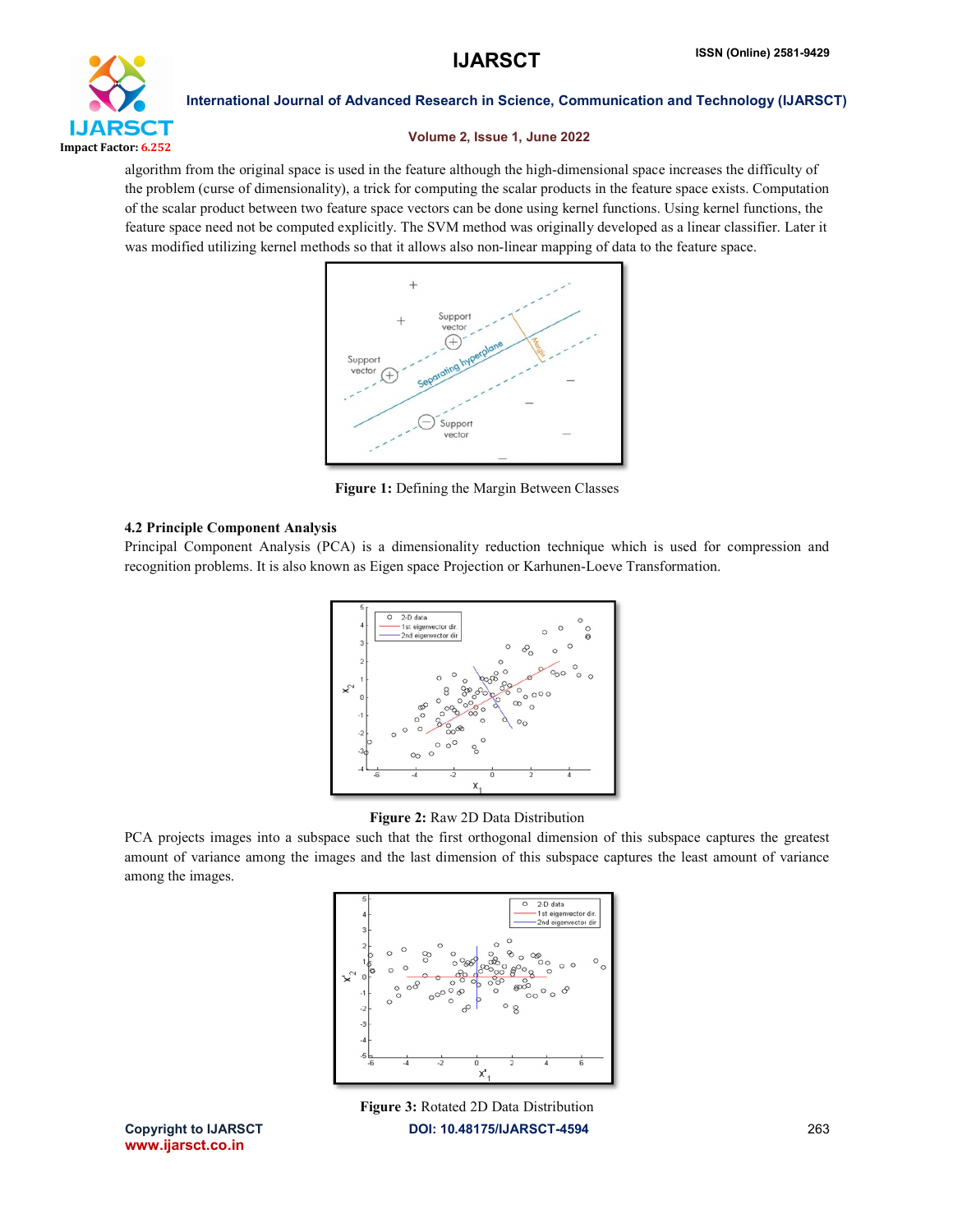

# Volume 2, Issue 1, June 2022

 The main goal of PCA is the dimensionality reduction, therefore the eigenvectors of the covariance matrix should be found in order to reach the solution. The Eigen vectors correspond to the directions of the principal components of the original data, the statistical significance is given by their corresponding Eigen values. To determine eigenvalues and eigenvectors a characteristic equation *D*(*λ*)=*det*(*A*−*λI*)



Figure 4: Projection on the Primary Eigenvector Direction



Figure 5: Projection on the Secondary Eigenvector Direction

# **V. CASES**

The face image up loader module has used to store the image in the database. It will help full to find the image in the future. This image has only uploaded by the admin only. Those images are store in the database server so it will be in very secure format and as well the binary encrypted format.

| $_{\textrm{clc}}$                            |  |
|----------------------------------------------|--|
| clear all;                                   |  |
| $i = \text{imread}('C:\\blue{:} \text{png'}$ |  |
| $\text{subplot}(2,2,1);$                     |  |
| imshow(i):                                   |  |
| title('input');                              |  |

Figure 6: Image Upload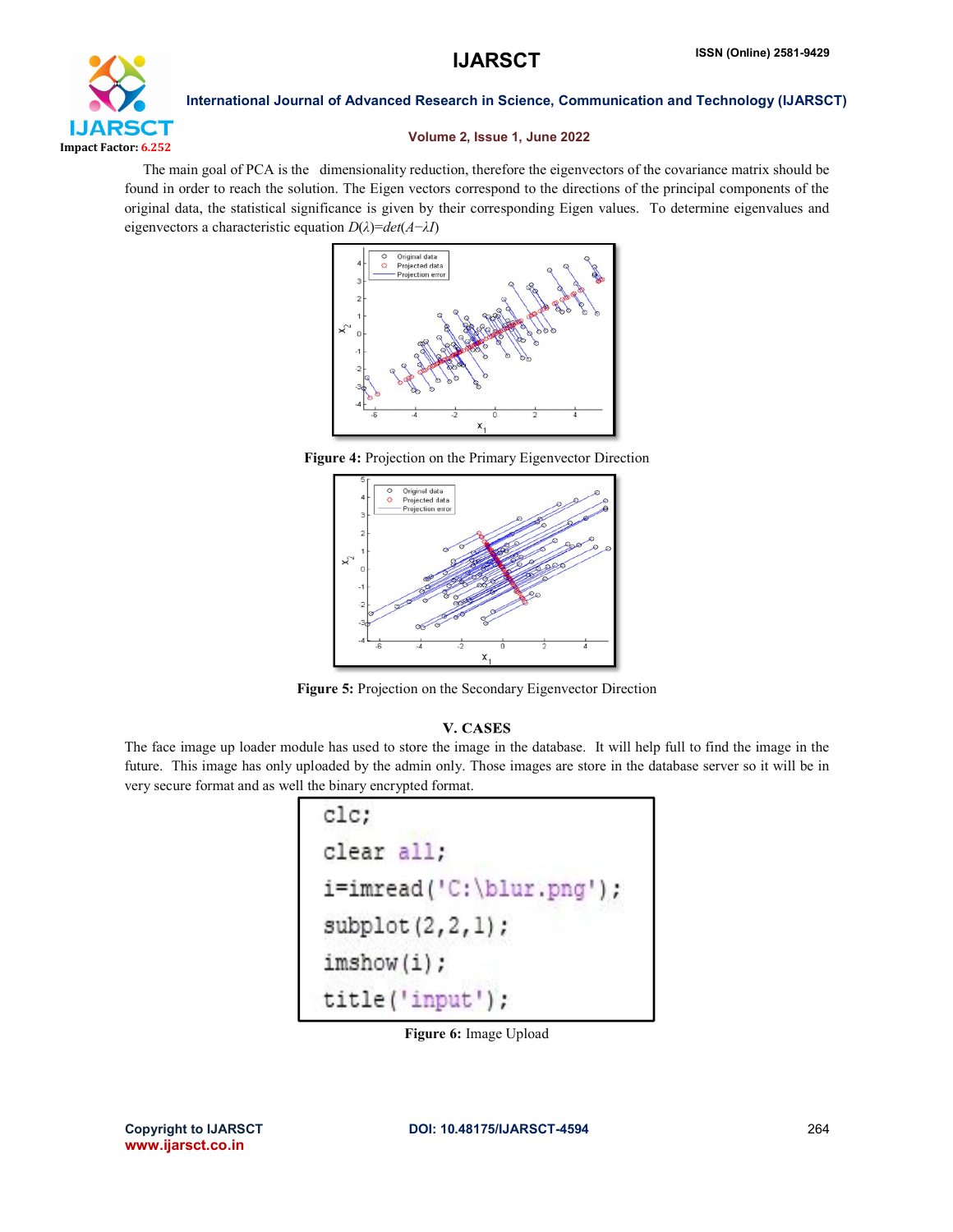

### Volume 2, Issue 1, June 2022

In this Edge Detection, we use three methods like canny, sobel and pewit filter methods it can be classified under two operations that is Gradient and Gaussian.

```
clc;
clear all;
i = \text{imread}('C:\blur.png');\text{subplot}(2,2,1);
imshow(i);
title('input');
\text{subplot}(2,2,2);imshow(edge(i,'sobel'));
title('sobel filter');
\text{subplot}(2,2,3);imshow(edge(i,'prewitt'));
title('prewitt filter');
\text{subplot}(2,2,4);imshow(edge(i,'canny'));
title('canny filter');
figure;
edge_detection=edge(i,'sobel');
imshow(edge detection);
title('edge detected image using sobel filter');
fiqure;
```
# Figure 7: Edge Detection Using Filters

To upload the image and we find the image how it should be blurred value has occurred in the image. It will easy and reduce the probability our method to reduce the high complexity and other dimension to predict the possible images in our database images so it will give the flexibility to predict the image in our system.

```
i = \text{imread}('C:\d{i}, \text{ipq}');\text{subplot}(1,3,1), imshow(i);
title('original image');
%%use motion blur
len=20;
theta=10;
psf=fspecial('motion', len, theta);
blurred=imfilter(i,psf,'conv');
subplot(1,3,2), imshow(blurred);
title('blurred image');
%%remove blur
recovered=deconvwnr(blurred, psf, 0.1);
subplot(1,3,3), imshow(recovered);
title('recovered image');
```
# Figure 8: Blur Identification

To load the images for matching purpose .so, we can load the images belong to different poses of a particular person.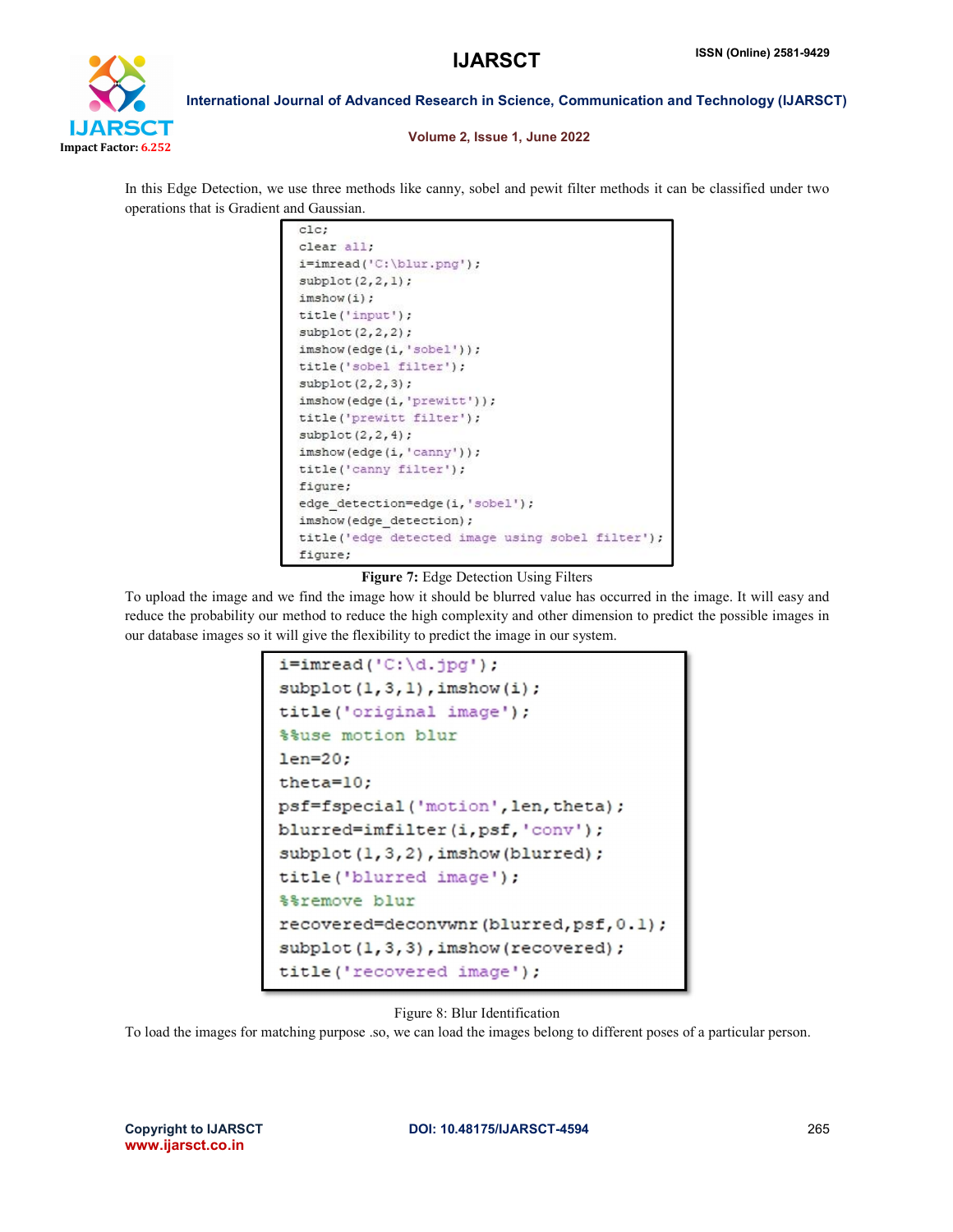

### Volume 2, Issue 1, June 2022

| - function output value=load database()                                                              |
|------------------------------------------------------------------------------------------------------|
| persistent loaded;                                                                                   |
| persistent numeric Image;                                                                            |
| if(isempty(loaded))                                                                                  |
| all Images=zeros(10304,3);                                                                           |
| Ē<br>for $i=1:3$                                                                                     |
| cd(strcat('C:\database\s',num2str(i)));                                                              |
| for $i=1:10$                                                                                         |
| image Container=imread(strcat(num2str(j),'.bmp'));                                                   |
| all Images(:,(i-l)*10+j)=reshape(image Container,size(image Container,1)*size(image Container,2),1); |
| end                                                                                                  |
| display('loading database');                                                                         |
| cd.                                                                                                  |
| end                                                                                                  |
| numeric Image=all Images;                                                                            |
| end                                                                                                  |
| loaded=1;                                                                                            |
| output value=numeric Image;                                                                          |

Figure 9: Load Database for Re-establishment

# VI. RESULT AND DISCUSSION

The final result obtained after the blur recovered from the original image

| Figure 1                                           |                 | ×            |
|----------------------------------------------------|-----------------|--------------|
| File Edit View Insert Tools Desktop Window<br>Help |                 | $\mathbf{v}$ |
| <b>ARROUA-BIEIE</b><br><b>Dels</b><br>Rotate 3D    |                 |              |
| blurred image<br>original image                    | recovered image |              |
|                                                    |                 |              |
|                                                    |                 |              |

### **VII. CONCLUSION**

Face recognition is a challenging problem in the field of image analysis and computer vision that has received a great deal of attention over the last few years because of its many applications in various domains. Research has been conducted vigorously in this area for the past four decades so, and though huge progress has been made, encouraging results have been obtained and current face recognition systems have reached a certain degree of maturity when operating under constrained conditions; however, they are far from achieving the ideal of being able to perform adequately in all the various situations that are commonly encountered by applications utilizing these techniques in practical life.